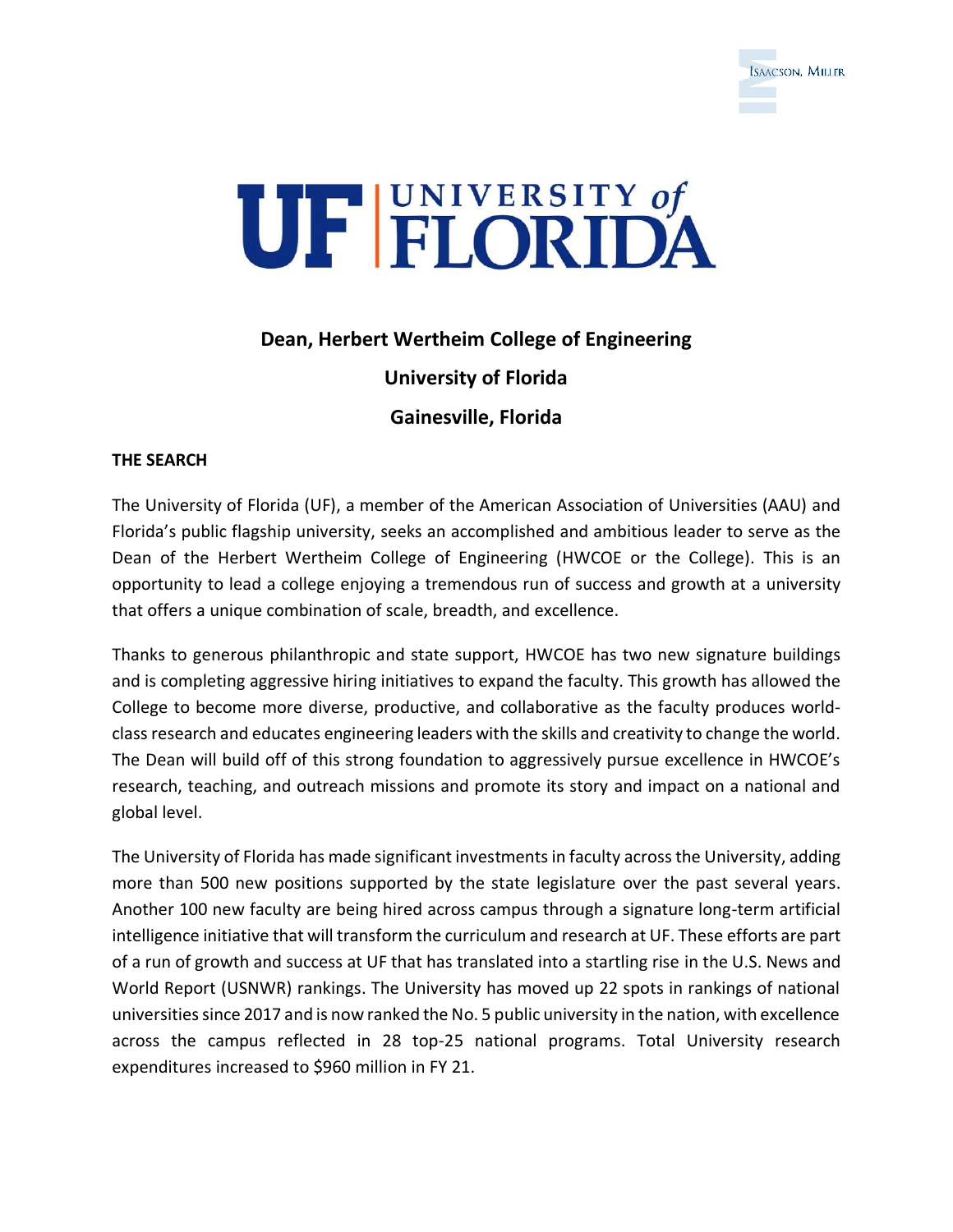

Reporting to the Provost and Senior Vice President for Academic Affairs, the Dean is the chief academic officer of the College and is responsible for leading its education, research, service, and outreach agenda, as well as leading philanthropic efforts and building strategic internal and external relationships to support its mission. The Dean will pursue excellence in a variety of ways: developing and moving aggressive research agendas and projects within the College and across UF, improving the College's reputation across multiple metrics including rankings, federal funding, inventions, and patents and licenses; developing a strategic vision for the College that will carry it through the next decade; and leading a vigorous fundraising program in support of the College for the next campaign. The Dean must be an experienced administrator and collaborative leader who views inclusion, diversity, equity, and access (IDEA) as foundational values central to a successful academic enterprise.

The University has retained Isaacson, Miller, a national executive search firm, to assist in this search. All inquiries, applications, and nominations should be directed in confidence as noted at the end of this document.

#### **UNIVERSITY OF FLORIDA**

The University of Florida (UF) is a land-grant research university and the flagship of Florida's state university system. Founded in 1853 and located in Gainesville since 1906, UF has 16 colleges, a major academic health center, a championship-winning athletic program and, in keeping with its land-grant mission, one of the nation's most comprehensive agriculture and natural resources programs. All are located on the university's 2,000-acre campus, joining its historic core with advanced facilities and preserved natural areas, and connecting to adjacent innovation, commercial, and residential districts. The University is among the nation's largest and most academically comprehensive, offering more than 100 undergraduate majors, 200 graduate programs, and 30 certificates. With their online bachelor's program ranking first in the nation by USNWR, UF is also a leader in providing online education that allows online students to graduate with the same valued credentials as their on-campus peers. UF prides itself on providing students with a fulfilling and affordable educational experience, with more than half of UF students graduating with no student loan debt.

### *Community*

Enrollment numbers for Fall 2021 totaled 41,180 undergraduate, 16,017 graduate, and 3,915 professional students for a total enrollment of 61,112. The University employs more than 30,000 people, including approximately 6,470 faculty. UF faculty include 40 members of the National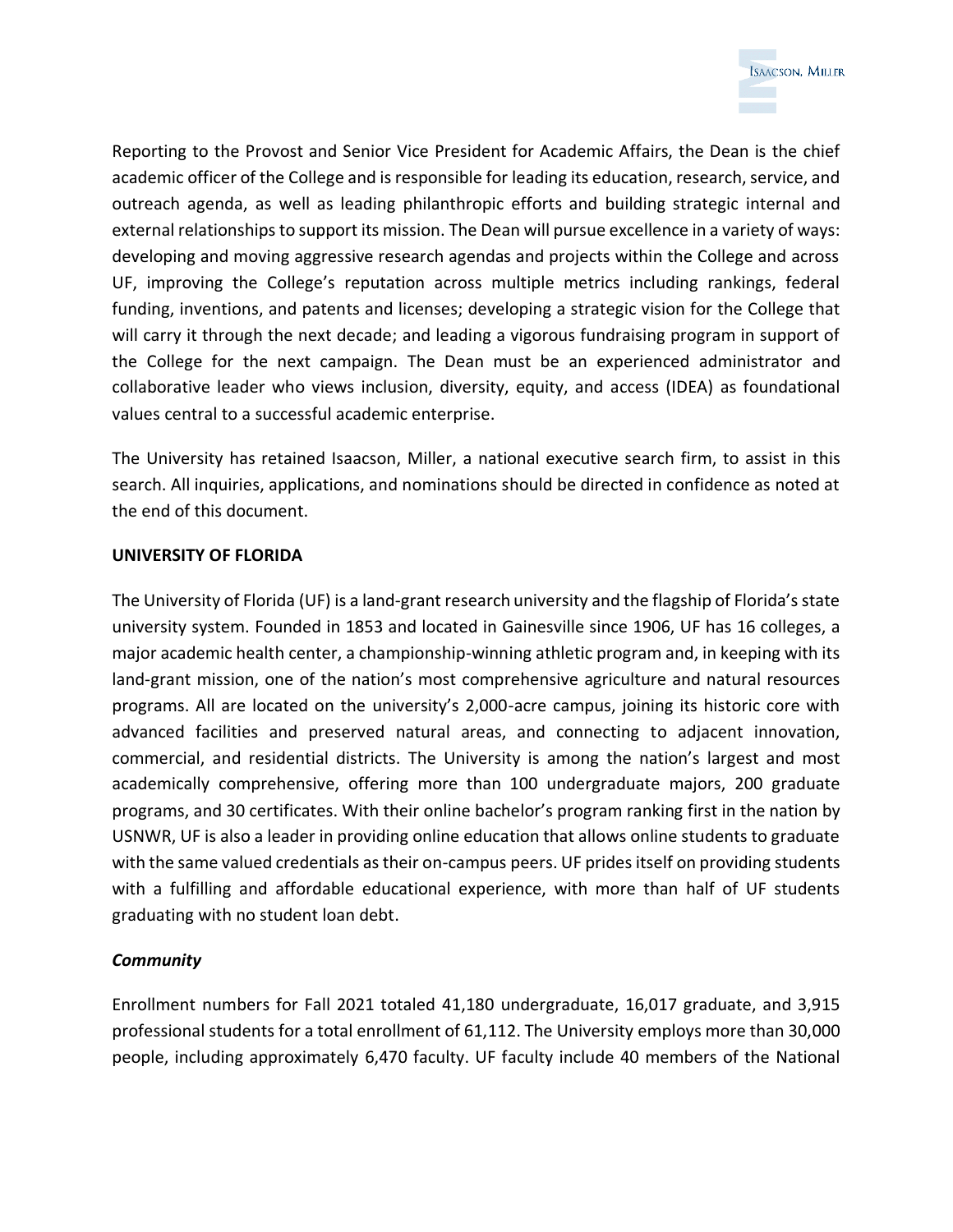

Academies including nine National Academy of Engineering members. Fifty-two faculty are fellows of the American Association for the Advancement of Science.

The University received a record number of applicants to last fall's entering class. Of the more than 52,000 students who applied, more than 16,500 were accepted. The average SAT and ACT scores for the Class of 2025 are 1376 and 30. First-year retention rate for UF students is 97 percent and the latest six-year undergraduate graduation rate is 91 percent, placing UF among the top-10 public universities in the nation in that metric. UF is also ranked No. 10 on the USNWR list of Best Colleges for Veterans. The University has more than 450,000 living alumni.

More than 75 percent of students are Florida residents, but University of Florida students hail from 48 states and more than 140 countries. The University serves a diverse community and the commitment to inclusion, diversity, equity, and access excellence runs throughout the institution. UF has embedded antiracism initiatives into education, research, and community engagement, embracing the philosophy that the entire institution is stronger for the culture of inclusion, diversity, equity, and access fostered in all educational, social, and research endeavors at both the university and college level.

### *Financials*

The University has enjoyed a sustained run of unwavering support from the State of Florida, which has endorsed its drive to become one of the nation's best public research universities while offering the second-lowest undergraduate tuition rates for in-state students among all flagship universities in the nation. The University has an annual budget of \$3.4 billion and will close the largest fundraising campaign in its history later this year. *Go Greater* has already exceeded its \$3 billion goal and generated vital funds to support students and faculty, improve the university infrastructure, and pursue multidisciplinary ideas to address global challenges.

## *UF today*

With engineering, life sciences, and a comprehensive complex of health science colleges within walking distance of one another, UF's disciplinary breadth positions it well to address modern problems and questions through interdisciplinary research. For the first time in 2021, USNWR ranked UF on the list of the nation's most innovative universities. Research expenditures have grown by 20 percent since 2017 as the University has sought and won more large, multi-PI grants. It is home to more than 170 research centers and institutes across its portfolio and is among the top 25 public research universities in the U.S. for industry-sponsored research. Notably, the institution is a leader in artificial intelligence (AI) research and home to higher education's most powerful AI supercomputer.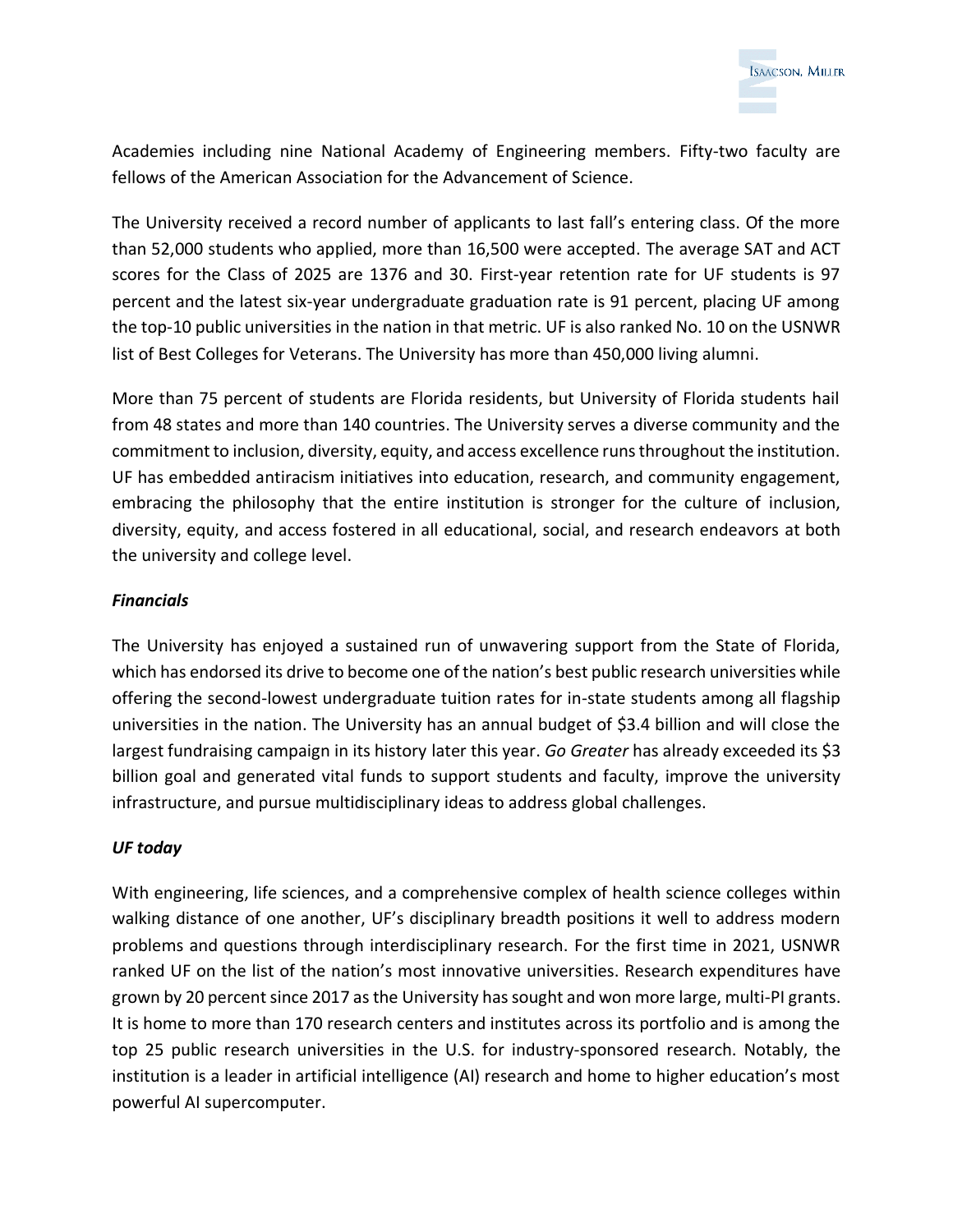

In 2020, UF launched an artificial intelligence initiative to achieve its vision of becoming a national leader in the application of AI. The initiative is anchored by a \$50 million gift from alumnus and engineering advisory board member Chris Malachowsky that included \$25 million in hardware, software, training, and services from NVIDIA, the technology company he co-founded and world leader in AI and accelerated computing. The initiative includes an AI-centric data center that houses the most powerful university-owned supercomputer in the nation and a comprehensive effort to integrate AI across the curriculum, with modules for specific technical and industryfocused domains, certificates and degree programs, and the hiring of 100 faculty.

By deploying AI across the curriculum, UF students and faculty will be better equipped to address major challenges such as rising seas, aging populations, data security, personalized medicine, urban transportation, and food insecurity. Graduates will take this training with them to their careers, impacting the world and playing an important role in the state as Florida transforms its workforce to support a diversified, technology-driven, high-wage economy. UF promotes AI across the curriculum as a replicable and scalable strategy to address the nation's pressing need to develop an AI-enabled 21<sup>st</sup>-century workforce.

The University is pursuing other initiatives to engage industry in the state and develop the workforce of the future, including plans to open a campus in downtown West Palm Beach in 2026. If all goes as planned, the campus will eventually encompass 1 million square feet, enroll 1,000 full-time graduate students and offer executive, professional, and graduate degrees in business, law, and engineering. Primary areas of study will be data analytics, cybersecurity, artificial intelligence, financial technology, transportation, and coastal infrastructure. The Dean will be expected to be a leader in delivering on this new opportunity in a rapidly evolving urban economy.

### *Location*

UF's 2,000-acre campus is located in Gainesville, a vibrant college city located in North Florida. With a population of approximately 285,000 residents, the Gainesville metropolitan area offers a rich history, short commuting times, and a temperate climate. The city is known for its diversity of cultural events, restaurants, year-round outdoor recreational activities, social opportunities, and abundant natural resources including forests, lakes, springs, rivers, and wetlands. For 37 years, Gainesville has been a Tree City Community and is known for its extensive tree canopy. Situated in the central part of the Florida peninsula with both Atlantic and Gulf coasts in easy driving distance, Gainesville area residents have ready access to state and regional attractions and international travel. UF plays an integral role in both the city of Gainesville and Florida as a whole, which is the third most populous state in the U.S. An economic powerhouse, UF supported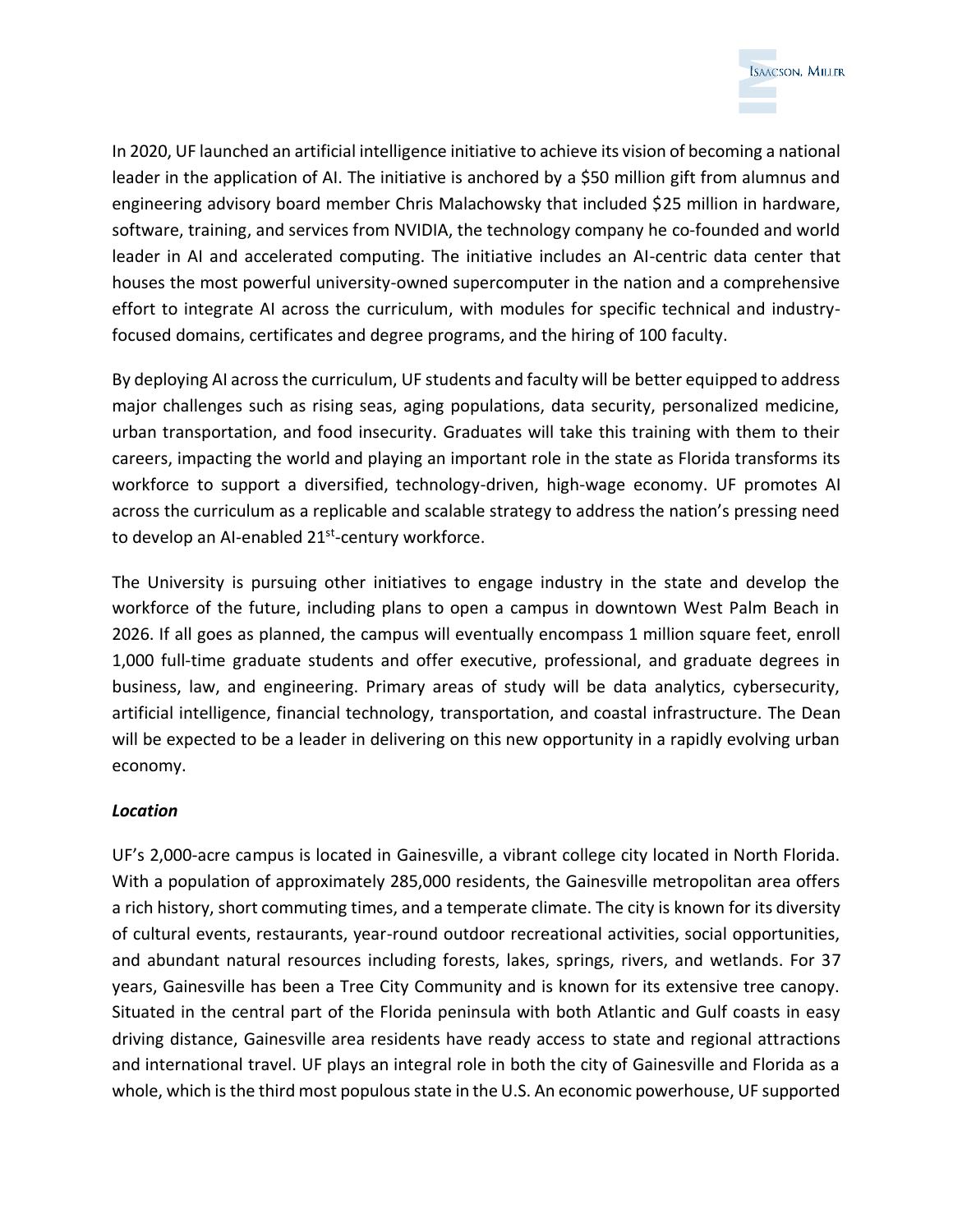

134,609 full- and part-time statewide jobs and contributed \$16.9 billion to the Florida economy in the 2017-18 fiscal year.

### **THE HERBERT WERTHEIM COLLEGE OF ENGINEERING**

Named after distinguished alumnus Dr. Herbert Wertheim in 2015, HWCOE champions a multidisciplinary approach to engineering to produce problem-solving and innovative leaders hailed as New Engineers. These New Engineers are focused not only on being exceptional scientists, but leaders, entrepreneurs, collaborators, and savvy professionals.

HWCOE is ranked No. 23 overall and No. 18 for undergraduate programs among public universities by U.S. News and World Report, with six departments ranked in the top-15 among public institutions. Each of the departments across the College prioritize collaboration and crossdepartmental work for undergraduate as well as graduate programs, encouraging students to be involved with research at all levels. This year, HWCOE also moved up to the No. 13 position among industry recruiters balloted by USNWR. A consistent emphasis on leadership mentoring, hands-on and interdisciplinary research—some of them conducted in real-world settings and targeted at solving the most critical societal problems—make Gator Engineering graduates among the most well-prepared in the workforce. The UF AI Initiative further boosts the demand for these engineering graduates, immersing them in multidisciplinary, artificial intelligence technology that prepares them for success in what has been called the "Fourth Industrial Revolution."

#### *Community*

The Dean will oversee [10 departments, 2 academic institutes, and 7 research institutes.](https://www.eng.ufl.edu/academics/schools-departments/) The College's 15 degree programs are taught by 290 tenured and tenure-track faculty and 66 instructional faculty. The College enrolls more than 10,700 students, including about 7,900 undergraduates. Reporting from the American Society for Engineering Education (ASEE) data indicate that the college is growing research expenditures at a rate of 7 percent per year, to approximately \$85.4 million last year.

The College is one of the most diverse colleges of engineering in the country and the most diverse college of engineering among public AAU universities. About 27 percent of undergraduate students are underrepresented minorities and 30 percent are women. The diversity of doctoral students has grown in the College as well, with 26% of those degrees being awarded to women graduates, 5.6% to Hispanic graduates, and 3.9% awarded to Black graduates (up from 19%, 1.1%, and 3.4% in 2009 respectively).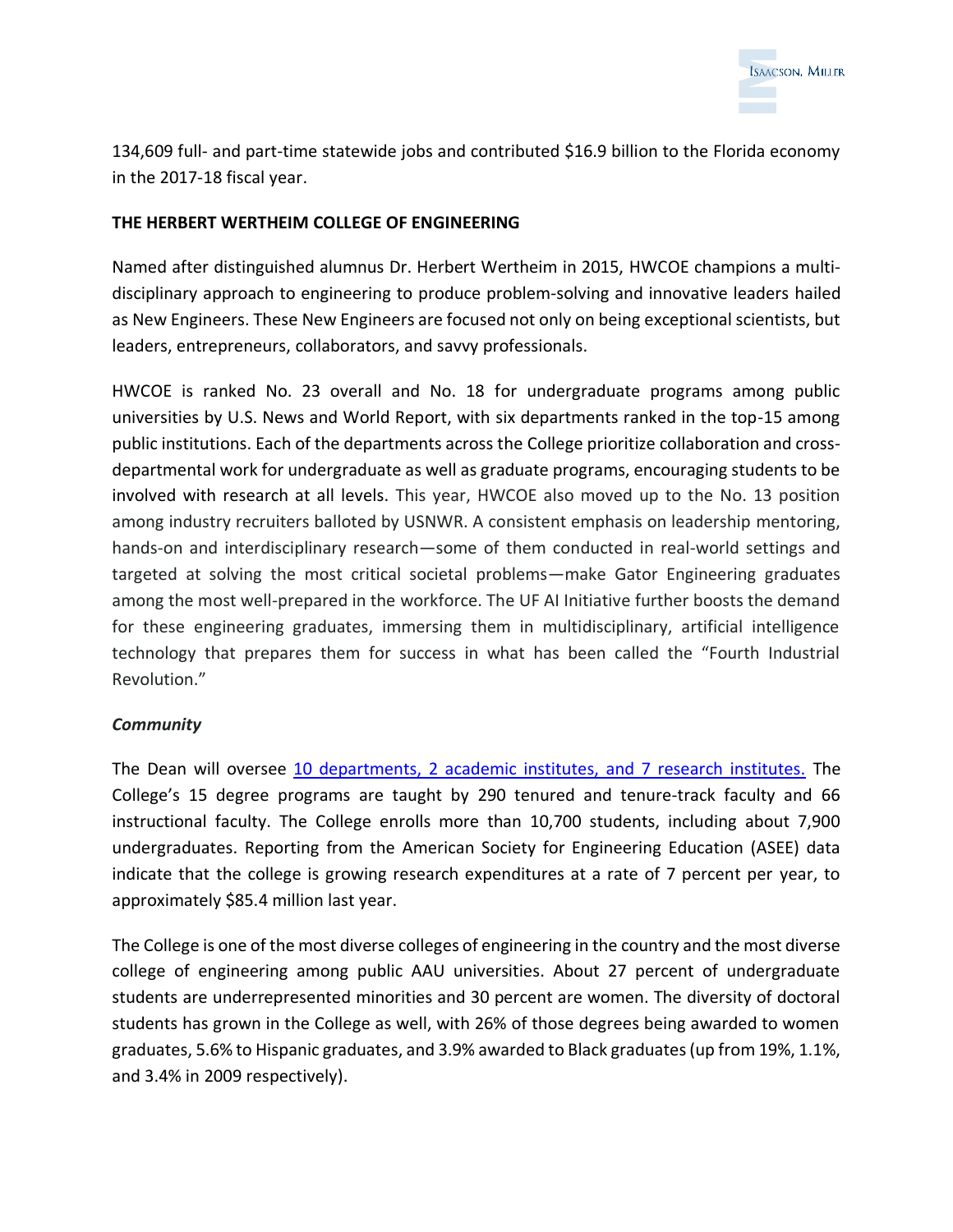

### *Finances*

Colleges at UF operate in a Responsibility Center Management budget model. The College receives support from the state and tuition dollars (\$74 and \$47 million respectively) and generated approximately \$20.5 million in research overhead last year. Its endowment is valued at \$176 million as of the quarter ending March 31, 2022.

Philanthropic gifts, since 2009, have totaled more than \$400 million, including the \$50 million catalyst gift from Dr. Herbert Wertheim and his family. The generosity has allowed the College to launch a \$300 million public-private partnership that leveraged funds from the state, university, and private donors, and add two major facilities to enhance the scholarship of engineering and its application to practice: The [Wertheim Laboratory for Engineering Excellence,](https://www.eng.ufl.edu/about/new-buildings/herbert-wertheim-laboratory-for-engineering-excellence/) which opened last fall, and the [Malachowsky Hall for Data Science and Information Technology,](https://www.eng.ufl.edu/about/new-buildings/malachowsky-hall-for-data-science-information-technology/) which is a 263,000 square foot academic building currently under construction and set to open in Spring 2023.

## *Research*

The research enterprise at UF is poised to continue its tremendous momentum and growth, and research in engineering is seen as a priority and foundational player in those efforts. College faculty conduct impactful research and have been recognized for their excellence through awards, memberships in the national academies, and other leading professional associations. Research funding awards to faculty in the College reached \$118 million last year, a record high. The College won 27 large awards (\$1 million or more) during the past fiscal year, the most in its history and triple the FY 2015 total. The College excels in research across a range of areas including cybersecurity, coastal hazards, transportation, materials under extreme environments, humans and technology, regenerative medicine, space, technologies for national security, neuroengineering, semiconductor materials and devices, and more recently, computer science and engineering education research. HWCOE has more than 120 faculty actively working with AI systems and serves as a critical piece in the university-wide endeavor to be a leader in this field. The two-year average of federal awards won by the College has grown 84 percent over the past six years. Hires over the past decade have strengthened the College's research impact as faculty have won 90 NSF CAREER awards, 9 PECASE, and 14 Department of Defense YIP and YFA awards. The College also operates more than [20 centers and institutes.](https://www.eng.ufl.edu/research/centers-institutes/)

HWCOE's research and teaching is supported by world-class facilities and infrastructure comprising more than 1 million gross square feet of space, including more than 300,000 square feet of lab space. Examples of specialized and shared user facilities include the UF Nuclear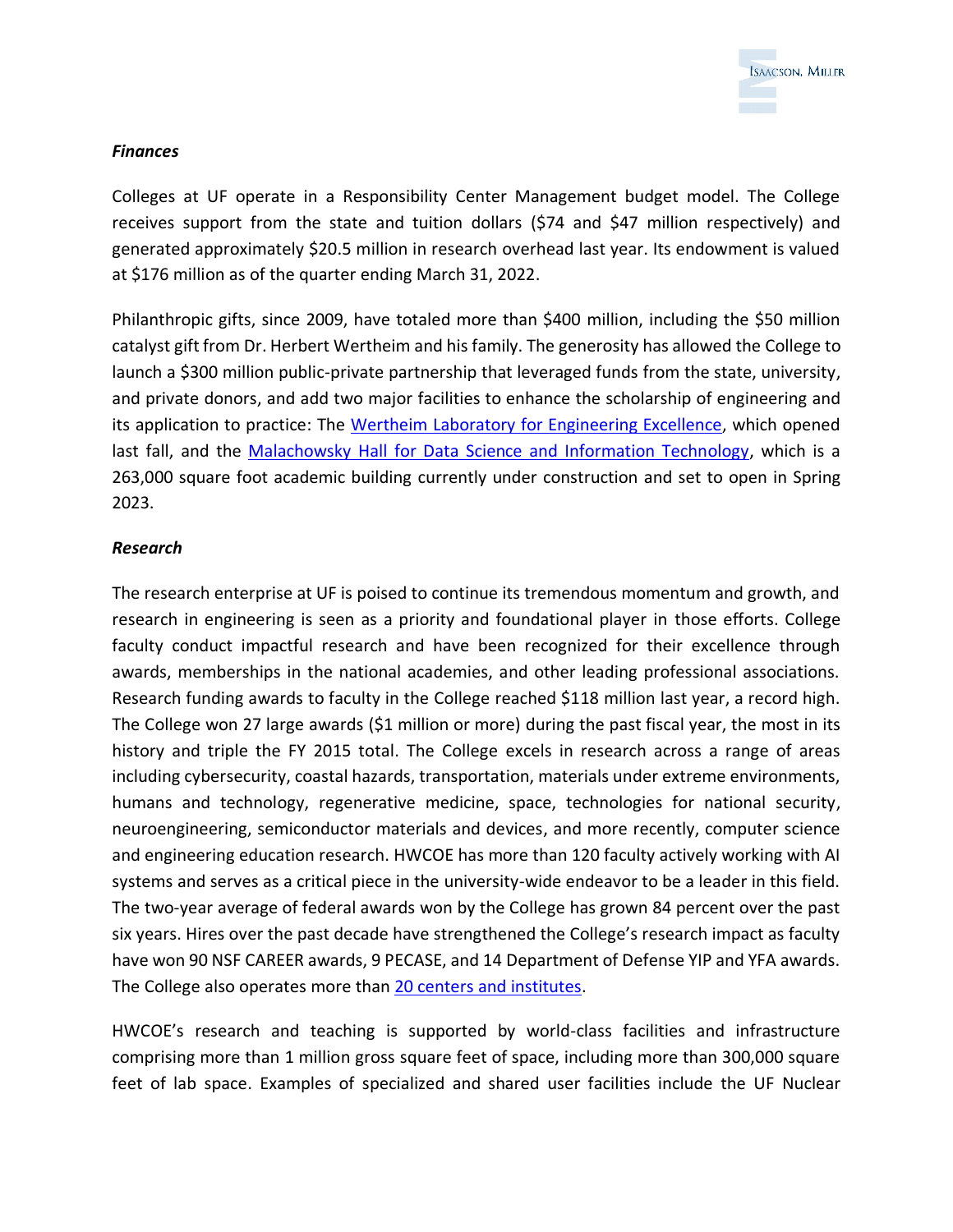

Training Reactor, NSF NHERI Boundary Layer Wind Tunnel, DOE NSUF Nuclear Materials Characterization Facility, a drone park operated by the Air Force Center of Excellence for Assured Autonomy, and a new 12,000 square foot biotechnology laboratory. The College's Research Services Center provides access to characterization and process instrumentation, including SEM, TEM, FIB and class 100 and 1000 clean rooms.

### **THE ROLE OF THE DEAN**

Reporting to the Provost, the Dean of the Herbert Wertheim College of Engineering will be responsible for the oversight of the entirety of the College, including the strategic pursuit of research excellence, the recruitment and retention of a highly accomplished diverse faculty group made up of top-tier scientists and educators; the success of HWCOE's students as they prepare to be leaders in engineering; managing the allocation of the College's fiscal, human, and capital resources; setting a priority for interdisciplinary collaboration; planning and assessing academic programs; managing promotion and tenure processes, and garnering support from UF's wide alumni base as well as from industry and other external stakeholders and cultivating development opportunities with a broad array of constituents.

### **OPPORTUNITIES AND CHALLENGES**

The next Dean of the Herbert Wertheim College of Engineering will inherit a college with ample resources and talented people that is playing a vital role in the advancement of one of the top public universities in the nation. As the leader of the College and an integral member of the leadership team at UF they will face many challenges and have the chance to seize a variety of opportunities to advance HWCOE and UF and contribute to the betterment of the State of Florida, the nation, and the world.

### **Grow research**

Research in the College has grown steadily over the past several years and the Dean will enjoy several advantages to enable this to continue—including faculty hiring initiatives, new infrastructure, and its location on a campus with 16 colleges including a medical school and a comprehensive complex of health sciences colleges. Still, the College lags behind many of its AAU peers in total research and all of them in research productivity per faculty member.

Working with faculty and department leaders, the Dean will ensure the success of a renowned, impactful research enterprise by establishing a vision for research excellence, supporting and connecting faculty and seeding big ideas. They will support these ambitious goals through strategic hires and by building the resources, infrastructure, and support to enable teams to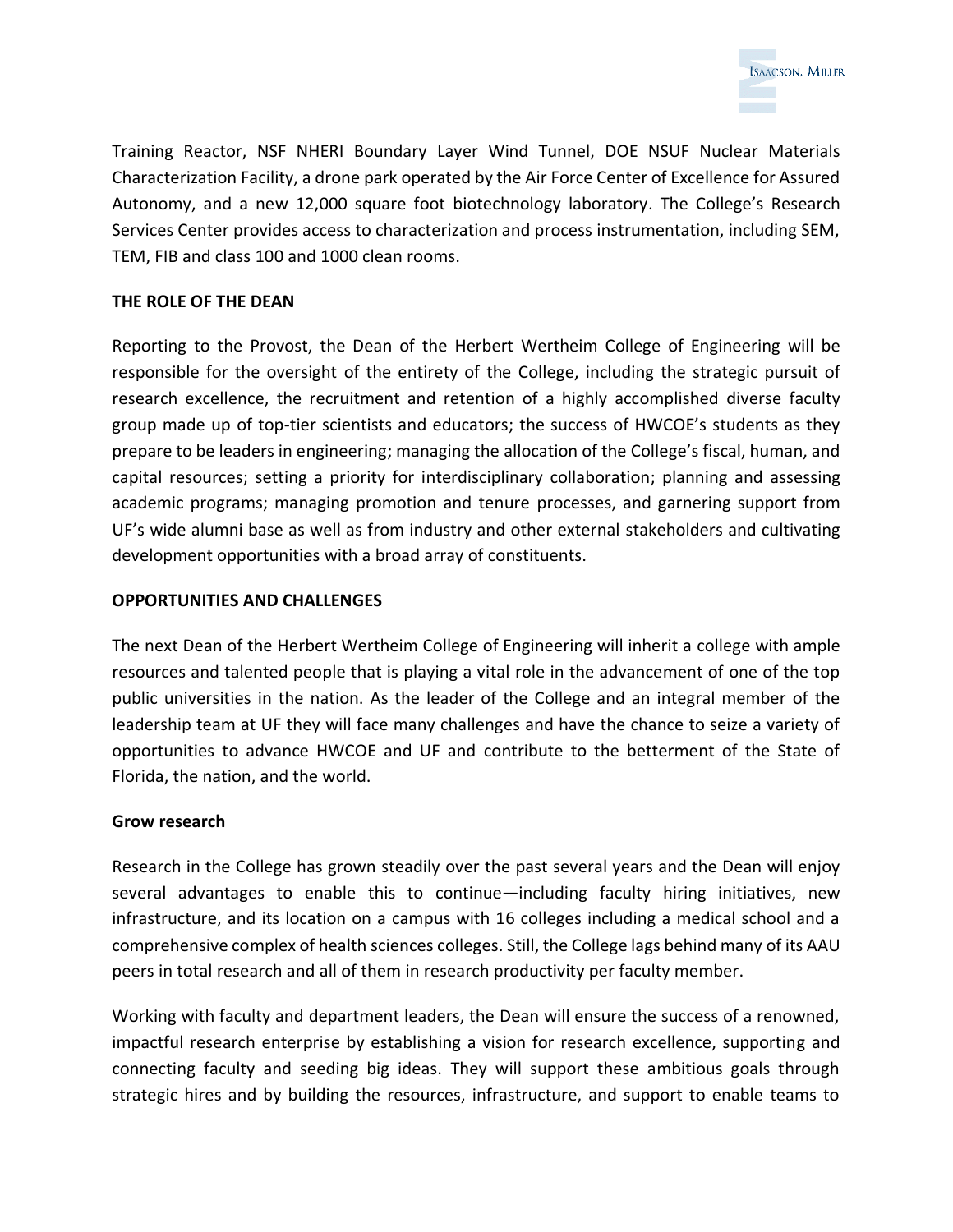

pursue multidisciplinary projects and compete for multi-university center grants. As the external face of the College, the Dean will pursue efforts to connect with federal agencies and industry partners to continue to produce exceptional discoveries and interdisciplinary collaborations. The Dean must have the academic taste, judgment, and foresight to make opportunistic hires, develop resources, and advocate for additional research infrastructure and space renovations.

## **Advocate for the College and build its reputation**

The College played an important role in the University's \$3 billion fundraising campaign, raising more than \$370 million, more than double its original goal. These resources and state funding have been put to good use as the College has recruited exceptional new faculty and built two new statement buildings. The College's affordability, reputation, and position as the flagship university in a large and growing state ensure that it will continue to attract strong students. But in a competitive environment where reputation often lags results, the Dean must be a tireless advocate for the College on a university, state, and national level. They must seek out and strategically pursue areas where the College can be world-class and make the case for the College's impact and needs to alumni, friends, and industry. While rankings are not an end unto themselves, the pursuit of improved metrics that influence rankings and reputation will make HWCOE a stronger and more impactful College, which will allow the Dean to be increasingly effective at attracting world-class faculty and students.

### **Collaborate across the institution**

Deans at UF enjoy a great deal of autonomy and the size and breadth of the College allow for plenty of opportunities for internal collaboration. But the increasing focus on interdisciplinary research and educational opportunities to address modern challenges and prepare for modern careers requires a leader who can work creatively across campus, and within HWCOE, to pursue areas of mutual benefit for the colleges and the University as a whole. The Dean must be a careful listener, strong communicator, and thoughtful risk-taker to craft a vision that leverages the strengths of the College and its surroundings. The West Palm Beach campus will offer multiple opportunities for HWCOE to collaborate with the Levin College of Law and Warrington College of Business, particularly given Florida's role as a hub for FinTech. Other opportunities for engineering to collaborate across the 16-college campus abound, particularly in areas such as medicine, agriculture, and the physical sciences.

### **Recruit and retain top faculty**

HWCOE has enjoyed an unprecedented run of faculty hiring and expansion over the past several years. Given the increasingly competitive space the College finds itself in and the success that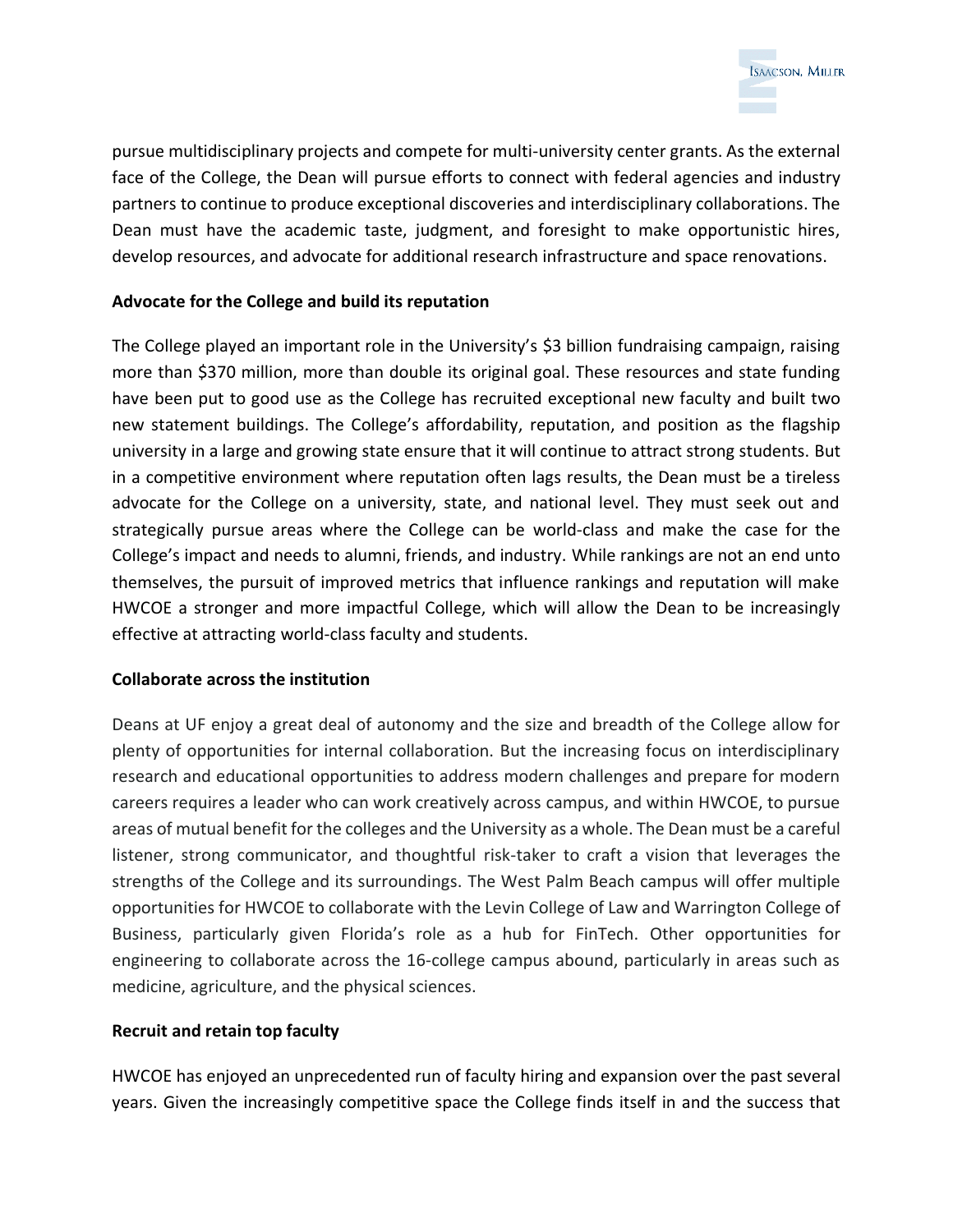

faculty have attained, the Dean's role will include ensuring faculty develop their careers and work in a collaborative culture where they can prosper. The Dean will build on existing strengths, working with departments to seek opportunities for complementary hires, promoting HWCOE and its people on the national level, and ensuring that faculty are retained. While the recent rate of growth of the faculty ranks is not sustainable, the Dean will play an important role in shaping the College in the coming years through hiring and retention efforts and ensuring that resources and attention are devoted to faculty development and mentorship.

# **Encourage, promote, and enrich student and faculty diversity and foster an environment of inclusion, diversity, equity, and access**

The Dean will be building on a strong legacy of a commitment to IDEA throughout the College as reflected in its increasingly diverse community. In addition, a strong partnership with the research enterprise through the lens of IDEA will be a priority for the Dean as they continue to strengthen the College through collaboration, interdisciplinary research, and diversity of background and thought.

The College made great strides in diversifying faculty in recent years. The total number of women faculty has nearly doubled since 2017 and women now make up 28 percent of the faculty. The number of Black faculty, and faculty of Hispanic or Latin origins has also grown in both total number and percentage during that time. Beyond demographic progress, the Dean will work to continue to educate and support the value of IDEA to the educational experience and preparation of students prior to entry into the workforce. The Dean must have an understanding that addressing these matters is a fundamental good and will aid HWCOE in creating a culture and climate of belonging to the students, faculty, and staff.

### **QUALIFICATIONS AND CHARACTERISTICS**

*The successful candidate should possess many of the following qualifications:*

- A world-class scholar with broad recognition in engineering or a closely related field with a distinguished research and educational record that merits appointment as full professor in the College;
- A strong record of achievement in research, and the ability to energize and inspire faculty across a diverse array of disciplines to pursue research opportunities;
- Record of demonstrated creative thinking, vision-and-mission setting, and the ability to make clear, informed, data-driven decisions;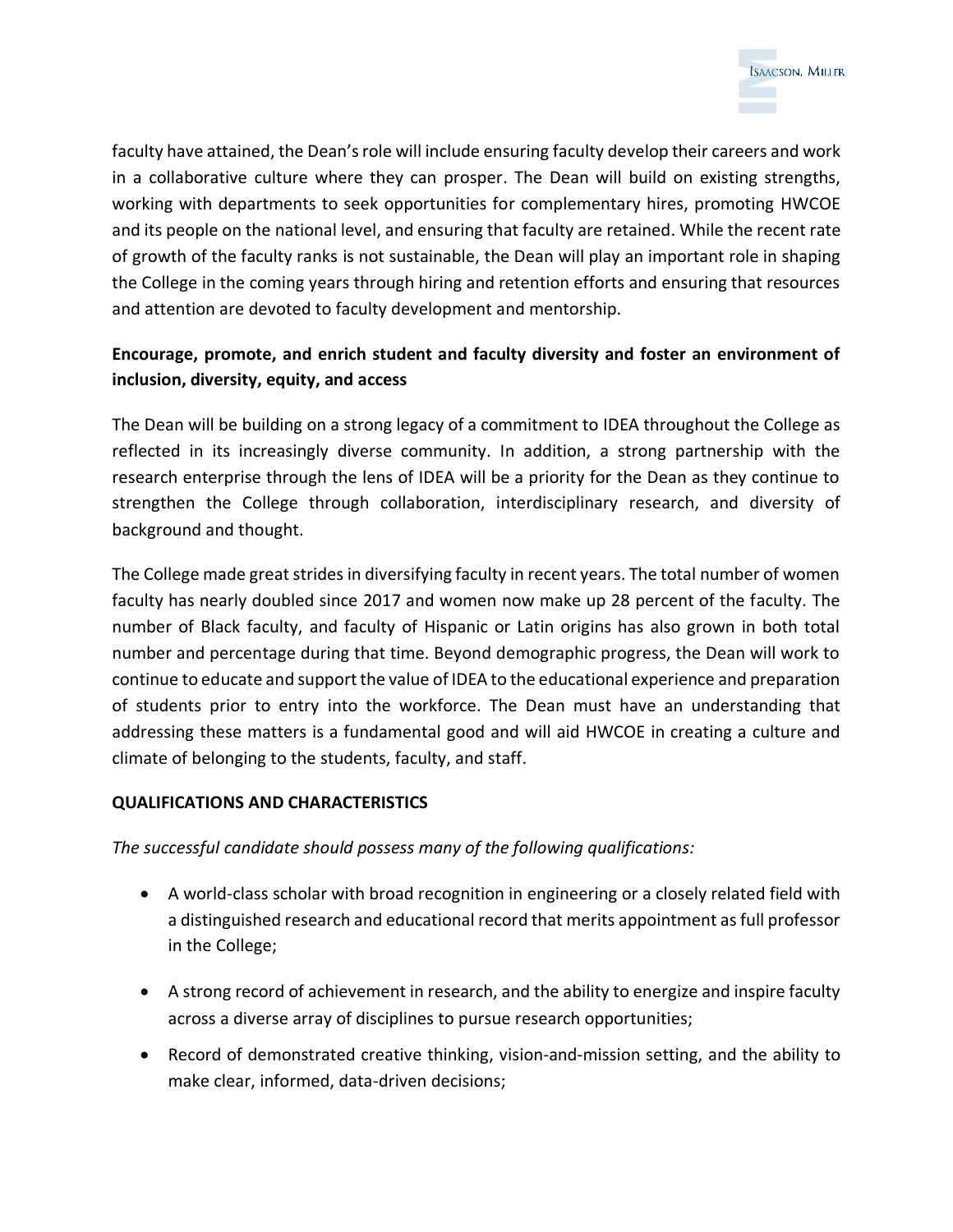

- Record of meaningful commitment to and demonstrated accomplishment in issues associated with inclusion, diversity, equity, and access as it pertains to recruitment, retention, and success of underrepresented students, faculty, and staff;
- A nuanced understanding of sponsored research activity in an academic setting and the taste, drive, and energy to seize upon creative opportunities to establish areas of excellence;
- Strong communication skills and the ability to articulate a compelling message to diverse audiences;
- Strong executive ability and the courage to accept challenges and decisively pursue opportunities;
- A strong and politically savvy negotiator, adept at finding mutually beneficial solutions to problems;
- An innovator who can reference the latest trends in engineering education scholarship, and has the judgment and knowledge to take informed risks;
- Collaborative leader with a proven track record of bringing interdisciplinary groups together to achieve goals and objectives;
- Ability to develop a climate and a culture conducive to recruiting and retaining outstanding and diverse faculty and staff;
- Financial acumen and proven abilities in budget and financial management;
- Evidence of securing external support through fundraising and development;
- Evidence of support for student achievement and student success;
- Ability to provide civic leadership and to successfully work with professionals in industry and academic, community, and governmental organizations;
- Strong emotional intelligence, combined with nuanced listening and interpersonal communication skills.